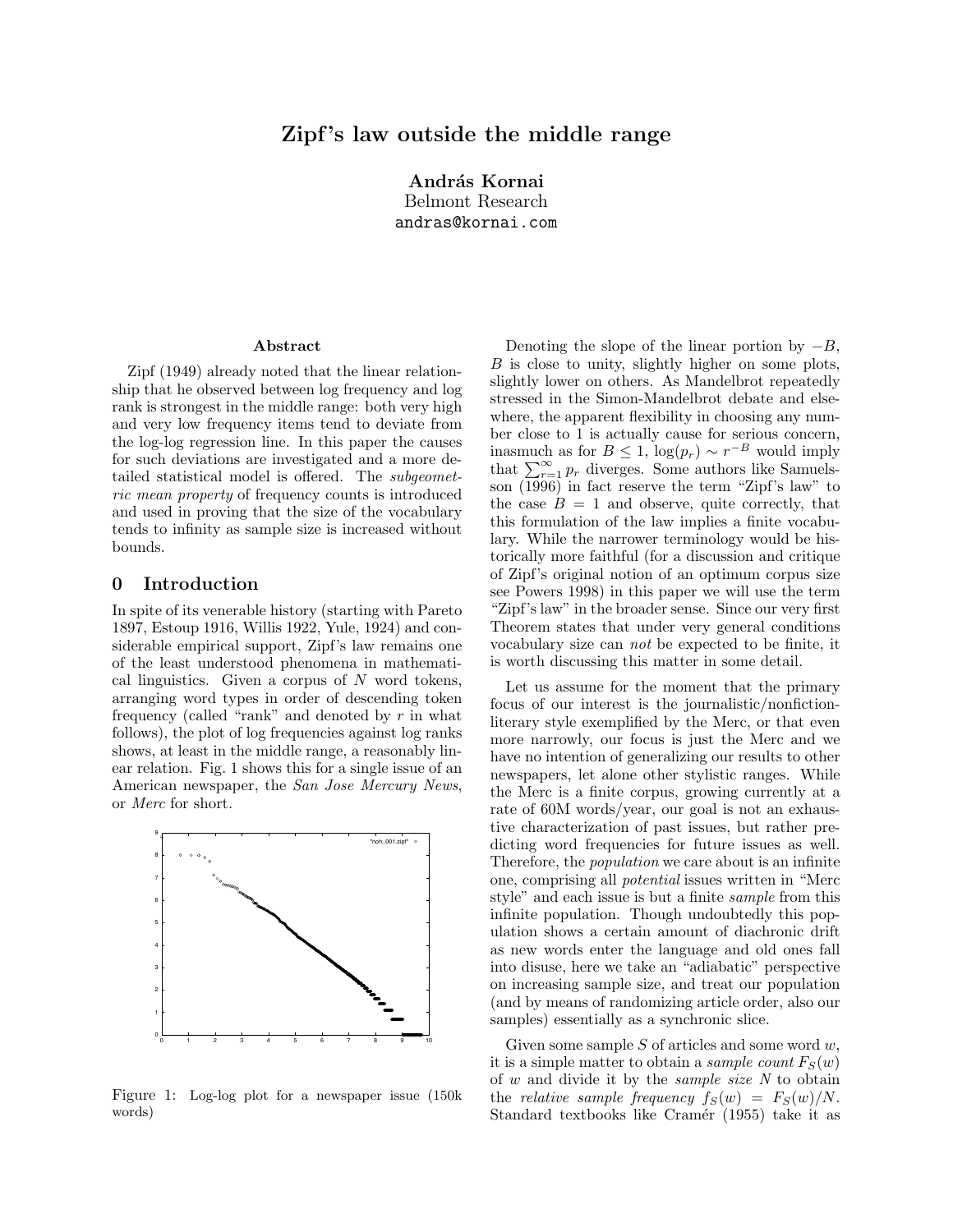axiomatic that by randomly increasing S without bounds,  $f_S(w) \to f(w)$  as  $N \to \infty$ , i.e. that for every word, sample frequencies will converge to a fixed constant  $0 \leq f(w) \leq 1$  that is the *probability* (population frequency) of the word. In the context of using ever-increasing corpora as samples this stability property of frequency ratios has often been questioned, both on grounds of diachronic drift, which we can safely disregard here, and on the basis of the following argument: if the lexicon is not closed, then the true probability of a word should, on average, decay as sample size is increased. While it is certainly true that the average will tend to zero, the probabilities of individual words need not tend to zero.

Section 1 of this paper provides a fully worked out example of this phenomenon, compares Zipf's law to a simple exponential decay model and derives a lower bound on vocabulary growth. The case of high frequency items is discussed in Section 2, and we turn to the case of low frequency items in Section 3. Unless noted otherwise, we illustrate our main points with a corpus of some 300 issues of the *Merc* totaling some 43M words. While this is not a large corpus by contemporary standards, it is still an order of magnitude larger than the classic Brown and LOB corpora on which so much of our current ideas about word frequencies was first developed and tested, and empirical regularities observed on a corpus this size can not be dismissed lightly.

As a practical matter, we need a definition of when a token belongs to a type that is capable of handling the issues of lexing (punctuation, capitalization, etc.) that inevitably arise in the course of any corpus-based work. This will have little effect on our conclusions, but for the sake of concreteness we will assume here that all characters are lowercased and all special characters, except for hyphen and apostrophe, are mapped on whitespace. The terminal symbols or letters of our alphabet are therefore  $L = \{a, b, ...z, 0, 1, ...9, ', -\}$  and all word types are strings in  $L^*$ , though word tokens are strings over a larger alphabet including capital letters, punctuation, and special characters.

### 1 Exponential decay

Since word frequencies span many orders of magnitude, it is difficult to get a good feel for their rate of convergence just by looking at frequency counts. The log-log scale used in Zipf plots is already an indication of the fact that to get any kind of visible convergence exponentially growing corpora need to be considered. Much of traditional quantitative linguistic work stays close to the Zipfian optimum corpus size of  $10^4 - 10^5$  words simply because it is based on a closed corpus such as a single book or even a short story or essay. But as soon as we go beyond the first few thousand words, relative frequencies are already in the  $10^{-6}$  range. Such words of course rarely show up in smaller corpora, even though they are often perfectly ordinary words such as uniform that are familiar to all adult speakers of English. Let us therefore begin by considering an artificial example, in which samples are drawn from an underlying geometrical distribution  $f(w_r) = 1/2^r$ .

Example 1. If the rth word has probability  $p_r = 2^{-r}$ , in a random sample S of size  $N = 2^m$  we expect  $2^{m-1}$  tokens of  $w_1, 2^{m-2}$  tokens of  $w_2, \ldots, 2$ tokens of  $w_{m-1}$ , 1 token of  $w_m$  and one other token, most likely another copy of  $w_1$ . If this expectation is fulfilled, the frequency ratio based estimate  $f_S(w_r)$ of each probability  $p_r = f(w_r)$  is correct within  $1/N$ i.e. convergence is limited only by the resolution offered by corpus size  $N$ , yet the number of types  $V(N)$  observed in a sample of N tokens still tends to infinity with  $\log_2(N)$ .

Discussion. Needless to say, in an actual experiment we could hardly expect to get results this precise, just as in 2N tosses of a fair coin the actual value of heads is unlikely to be exactly  $N$ . Nevertheless, the mathematical expectations are as predicted, and the example shows that no argument based based on the average decline of probabilities could be carried to the point of demonstrating that a closed/finite vocabulary is logically necessary. Though not necessary, finite vocabulary is still possible: what we will demonstrate in Theorem 1 is that this possibility is logically incompatible with observable properties of corpora, as long as these are treated as random samples from an underlying probability distribution rather than as objects fully defining a probability distribution.

In short, we assume that population frequencies give a probability distribution over  $L^*$ , but for now remain neutral on the issue of whether the underlying vocabulary is finite (closed) or infinite (open). We also remain neutral on the rate of convergence of frequency ratios, but note that it can be seen to be rather slow, and not necessarily uniform. If rates of convergence were fast to moderate, we would expect empirical rankings based on absolute frequencies to approximate the perfect ranking based on population frequencies at a comparable rate. For example one could hope that any word that has over twice the average sample frequency  $1/V(N)$  is already "rank" stabilized" in the sense that increasing the sample size will not change its rank. Such hopes are, alas, not met by empirical reality: doubling the sample size can easily affect the ranking of the first 25 items even at the current computational limits of  $N$ ,  $10^9$ - $10^{10}$  words. For example, moving from a 10M corpus of the Merc to a 20M corpus already affects the rankings of the first four items, changing the, of, a, to to the, of, to, a.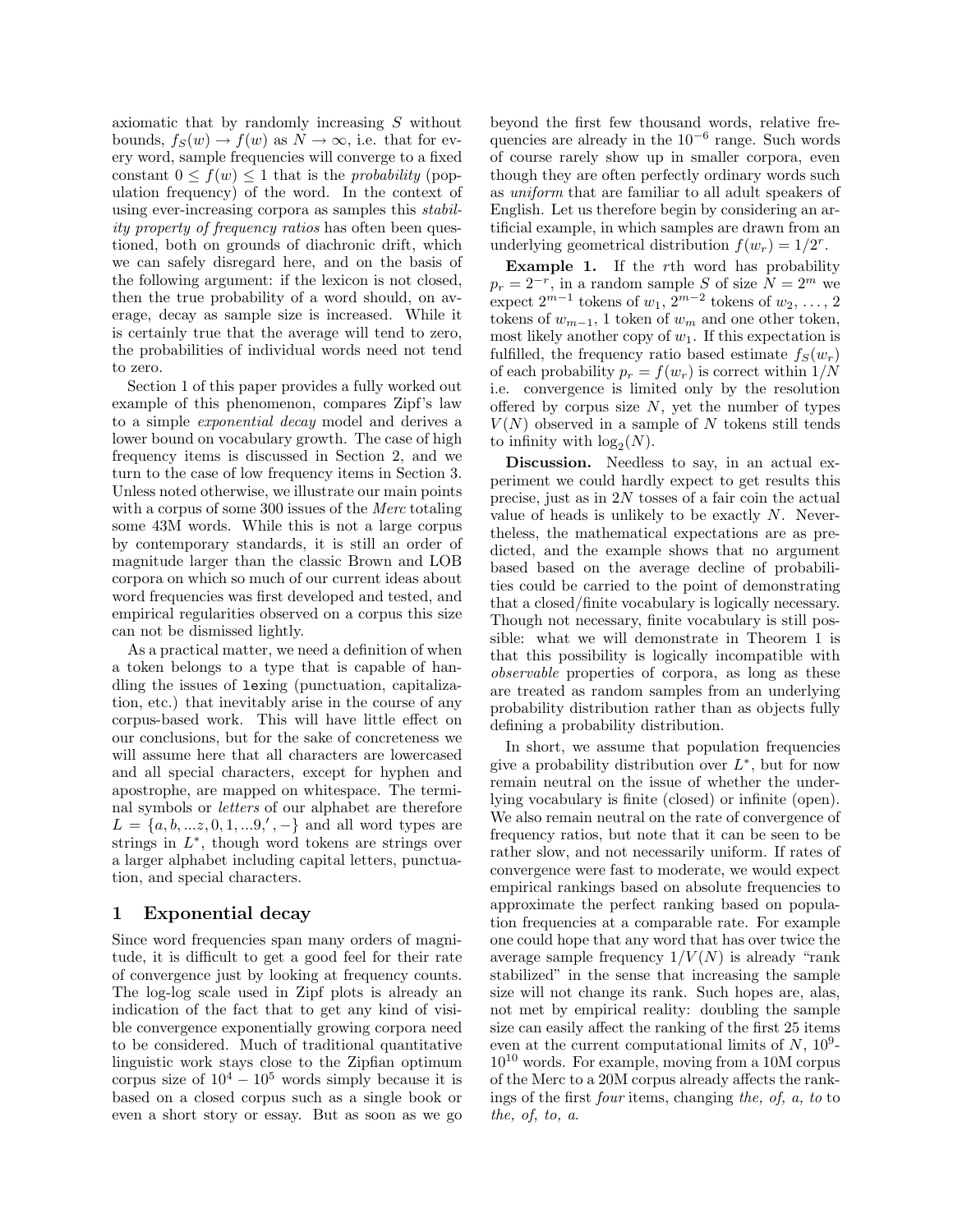Since sample rank is an unreliable estimate of population rank, it is not at all obvious what Zipf's law really means: after all, if we take any set of numbers and plot them in decreasing order, the results charted on log-log scales may well be approximately linear. As a first step, we will *normalize* the data, replacing absolute rank  $r$  by relative rank  $x = r/V(N)$ . This way, the familiar Zipf-style plots, which were not scale invariant, are replaced by plots of function values  $f(x)$  restricted to the unit square.  $f(1/V(N)) = f(w_1)$  is the probability of the most frequent item,  $f(1) = f(V(N)/V(N)) = 1/N$  is the probability of the least frequent item, and for technical reasons we define the values of  $f$  between  $r/(V(N))$  and  $(r+1)/V(N)$  to be  $p(w_{r+1})$ . A small sample (four articles) is plotted in this style in Fig. 2. Since the area under the curve is  $1/V(N)$ , by increasing the sample size plots of this kind get increasingly concentrated around the origin.



Figure 2: Bounded plot of 4 articles (1.5k words)

In approximating such a curve an obvious choice would be to try *exponential decay* i.e.  $f(x) \sim Ce^{-Dx}$ with some constants  $C, D > 0$ . However, for reasons that will shortly become apparent, no such curve provides a very good fit, and we merely use the exponential model as a tool to derive from first principles a lower bound for  $V(N)$ . We will use the following facts:

- (1) For any f obtained from a random sample S of size N,  $f(1/V(N))$  tends to  $p_1$ , the frequency of the most frequent item, as  $N \to \infty$
- (2) For any  $f$  obtained from a random sample  $S$  of size N,  $f(1) = 1/N$
- (3) Word frequencies decay subexponentially (slower than  $\exp(-Dx)$  for any  $D > 0$ ).

**Theorem 1.** Under conditions  $(1-3)$   $V(N)$  grows at least as fast as  $\log(N)(1-1/N)$ .

**Proof:**  $1/V(N) = \sum_{r=1}^{V(N)} f(r/V(N))/V(N)$  is a rectangular sum approximating  $\int_0^1 f(x) dx$ . Since  $f(x)$  is subexponential, for any  $g(x) = \exp(-Dx)$ that satisfies  $g(1/V(N)) \geq p_1$  and  $g(1) \geq 1/N$ , we have  $g(x) \geq f(x)$  everywhere else in the interval  $[1/V(N), 1]$ , and therefore  $1/V(N)$  <  $\int_0^1 \exp(-Dx)dx = (1 - \exp(-D))/D$ . Using (2) we compute  $D = \log(N)$ ,  $V(N) \geq \log(N)(1 - 1/N)$ .

Discussion. Since any theorem is just as good as its premises, let us look at the conditions in some detail. (1) is simply the axiom that sample frequencies for the single most frequent item will tend to its population frequency. Though this is not an entirely uncontroversial assumption, we believe that the preceding discussion provides sufficient grounds for adopting it. On the surface (2) may look more dubious: there is no a priori reason for the least frequent word in a sample to appear only once. For example, in closed vocabulary Bernoulli experiments we would expect every word to appear at least twice as soon as the sample size is twice the inverse probability of the least frequent word. In the final analysis, (2) rests on the massively supported empirical observation that hapaxes are present in every corpora, no matter how large.

It may therefore be claimed that the premises of the theorem in some sense include what we set out to prove (which is of course true of every theorem) and certainly in this light the conclusion that vocabulary size must be infinite is less surprising. In fact a weaker bound can already be derived from  $g(1/V(N)) \geq p_1$ , knowing  $g(x) = \exp(-Dx)$  and  $D = \log(N)$ . Since  $\exp(-\log(N)/V(N)) \geq p_1$  we have  $V(N) \geq \log(N)/\log(1/p_1)$ , an estimate that is weakest for small  $p_1$ .

The most novel of our assumptions is (3), and it is also the empirically richest one. For any exponent D, exponentially decaying frequencies would satisfy the following geometric mean property:

if r and s are arbitrary ranks, and their (weighted) arithmetic mean is  $t$ , the frequency at  $t$  is the (weighted) geometric mean of the frequencies at r and s.

What we find in frequency count data is the subgeometric mean property, namely that frequency observed at the arithmetic mean of ranks is systematically lower than frequency computed as the geometric mean, i.e. that decay is slower than exponential.

This may not be strictly true for very frequent items (a concern we will address in Section 2) and will of necessity fail at some points in the low frequency range, where effects stemming from the resolution of the corpus (i.e. that the smallest gap between frequency ratios cannot be smaller than  $1/N$ ) become noticeable: if the rth word has  $i$  tokens but the  $(r + 1)$ th word has only  $i - 1$  tokens, we can be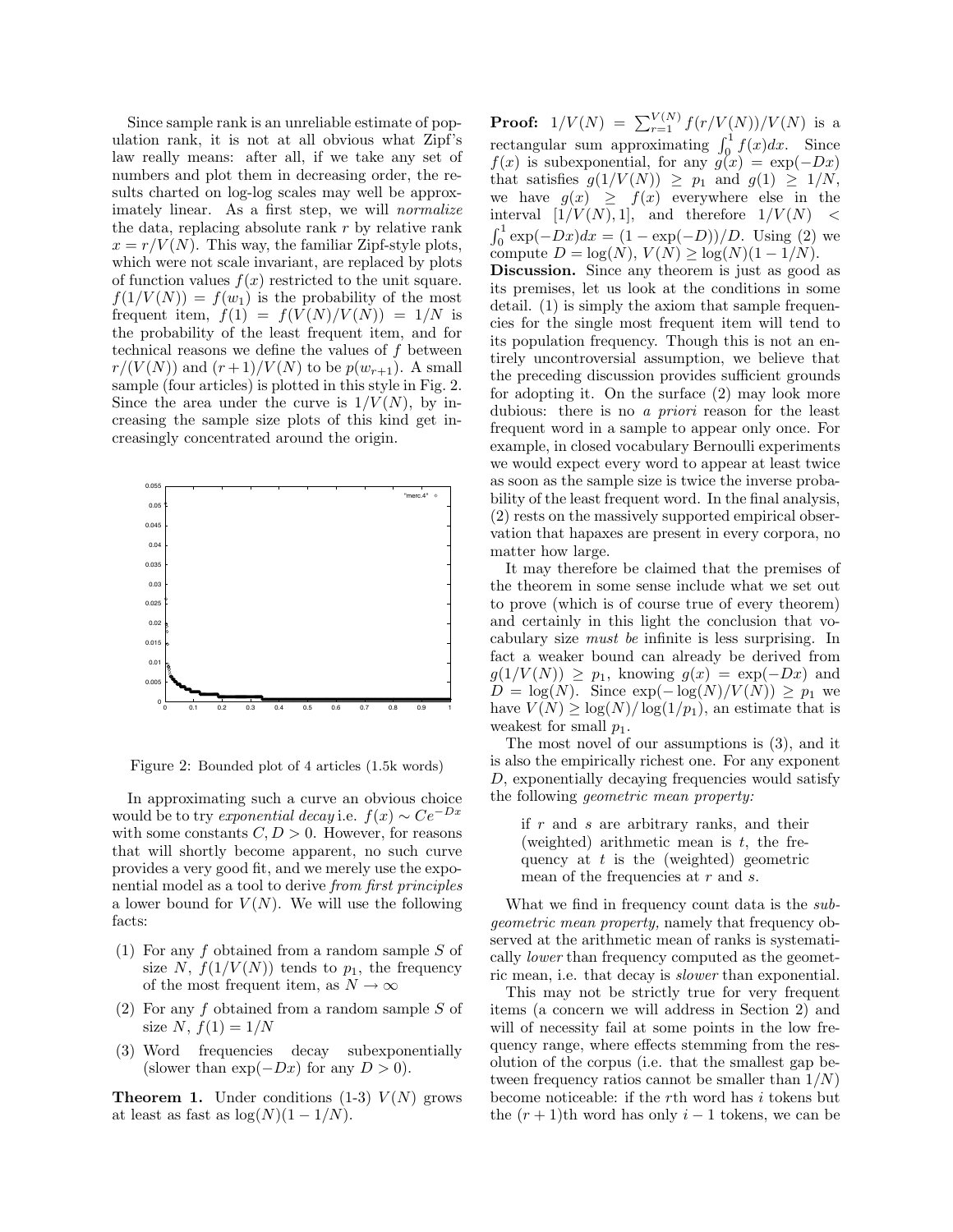virtually certain that their theoretical probabilities (as opposed to the observed frequency ratios) differ less than by  $1/N$ . At such "steps" in the curve, we cannot expect the geometric mean property to hold: the observed frequency of the rth word,  $i/N$ , is actually higher than the frequency computed as the geometric mean of the frequency of e.g. the  $(r-1)$ th and  $(r+1)$ th words, which will be  $\sqrt{i(i-1)}/N$ . To protect our Theorem 1 from this effect, we could estimate the area under the curve by segregating the steps up to  $\log(\log(N))$  from the rest of the curve by two-sided intervals of length  $N^{\epsilon}$ , but we will not present the details here because  $log(N)$  is only a lower bound on vocabulary size, and as a practical matter, not a very good one.

In fact, if we repeatedly double the size of our Merc corpus to include 1,2,. . . ,128 issues, and plot log vocabulary size against log sample size we get a very good linear relationship (see Fig. 3), indicating that  $V(N) \sim N^q$ , with  $q \approx 0.75$ . A similar "power law" relationship has been observed in closed corpora (including several Shakespeare plays) by Turner (1997). The assumption that a power law relates vocabulary size to sample size goes back at least to Guiraud (1954) (with  $q = 0.5$ ) and Herdan (1960) – the only novelty in our approach is that we will derive this power law as a consequence of Zipf's second law in Theorem 2 later.



Figure 3: Growth of vocabulary size  $V(N)$  against corpus size N in the Merc on log-log scale

The lesson that we would like to take away from Theorem 1 is not the quantitative form of the relationship  $V(N) \geq \log(N)(1 - 1/N)$ , since this is a rather weak lower bound, but the qualitative fact that vocabulary size grows in an unbounded fashion when sample size is increased. Less than logarithmic growth is logically inconsistent with the characteristic properties of corpora, namely their subexponential decay and that singletons (hapaxes) are present in every sample, no matter how large.

### 2 High frequency items

Implicitly or explicitly, much of the work concerning word frequency assumes a Bernoulli-style setup, in which words (tokens) are randomly drawn (with replacement) from a large urn containing all word types in fixed proportions. Though clearly not intended as a psychologically realistic model of speech or writing, it is nevertheless a very useful model, and rather than abandoning it entirely, our goal here is to refine it to fit the facts better. In particular, we follow Mandelbrot's (1961c) lead in assuming that there are two urns, a small one  $U_F$  for function words, and a larger one  $U_C$  for content words.

Inasmuch as the placement of function words is dictated by the rules of syntax rather than by efforts to choose the semantically appropriate term,<sup>1</sup> it seems appropriate to set aside function words in  $U_F$ . Also, the use of function words is subject to so much individual variation that principal component analysis on the function word counts is effective in separating different authors (Burrows, 1987).

Our first task is to estimate the relative sizes of the two urns. Let  $f_N(x)$  be a family of  $[0, 1] \rightarrow [0, 1]$ functions with the following properties:

- (4) exponential decay,  $f_N(x) = \exp(-D_N x)$
- (5) left limit,  $f_N(1/N)$  is a constant, say  $\exp(-c)$
- (6) linear area law,  $\int_{1/2N}^{(V(N)+1/2)/N} f_N(x) dx = 1/N$

To fix ideas, the  $f_N$  should be thought of as normalized frequency distributions, but the  $x$  axis is scaled by N rather than  $V(N)$  as before: values of  $f_N$  for  $x > V(N)/N$  are simply 0. Also, we think of the values  $f_N(r/N)$  as providing the ordinate for trapezoidal sums approximating the integrals, rather than the rectangular sums used in Section 1. Since the width of the trapezoids is  $1/N$  and their height sums to 1, the trapezoidal sum is  $1/N$  rather than  $1/V(N)$  as before.

From (4) and (5) we get  $D_N = cN$ , which for (6) gives  $1/N = \int_{1/2N}^{(V(N)+1/2)/N} \exp(-cNx)dx =$  $(1/cN)[\exp(-c/2) - \exp(-c(V(N) + 1/2))]$ . Since  $V(N) \rightarrow \infty$  as  $N \rightarrow \infty$ , the last term can be neglected and we get  $c = \exp(-c/2)$ . Numerically,

<sup>&</sup>lt;sup>1</sup>The same point can be made with respect to other Pareto-Zipf laws. For example, in the case of city sizes it stands to reason that the growth of a big city like New York is primarily affected by local zoning laws and ordinances, the pattern of local, state, and federal taxes, demographic and economic trends in the region, and immigration patterns: the zoning laws etc. that affect Bombay are almost entirely irrelevant to the growth of New York. But once we move to mid-sized and small population centers, the general spatial patterns of human settlement can be expected to assert themselves over the special circumstances relevant to big cities.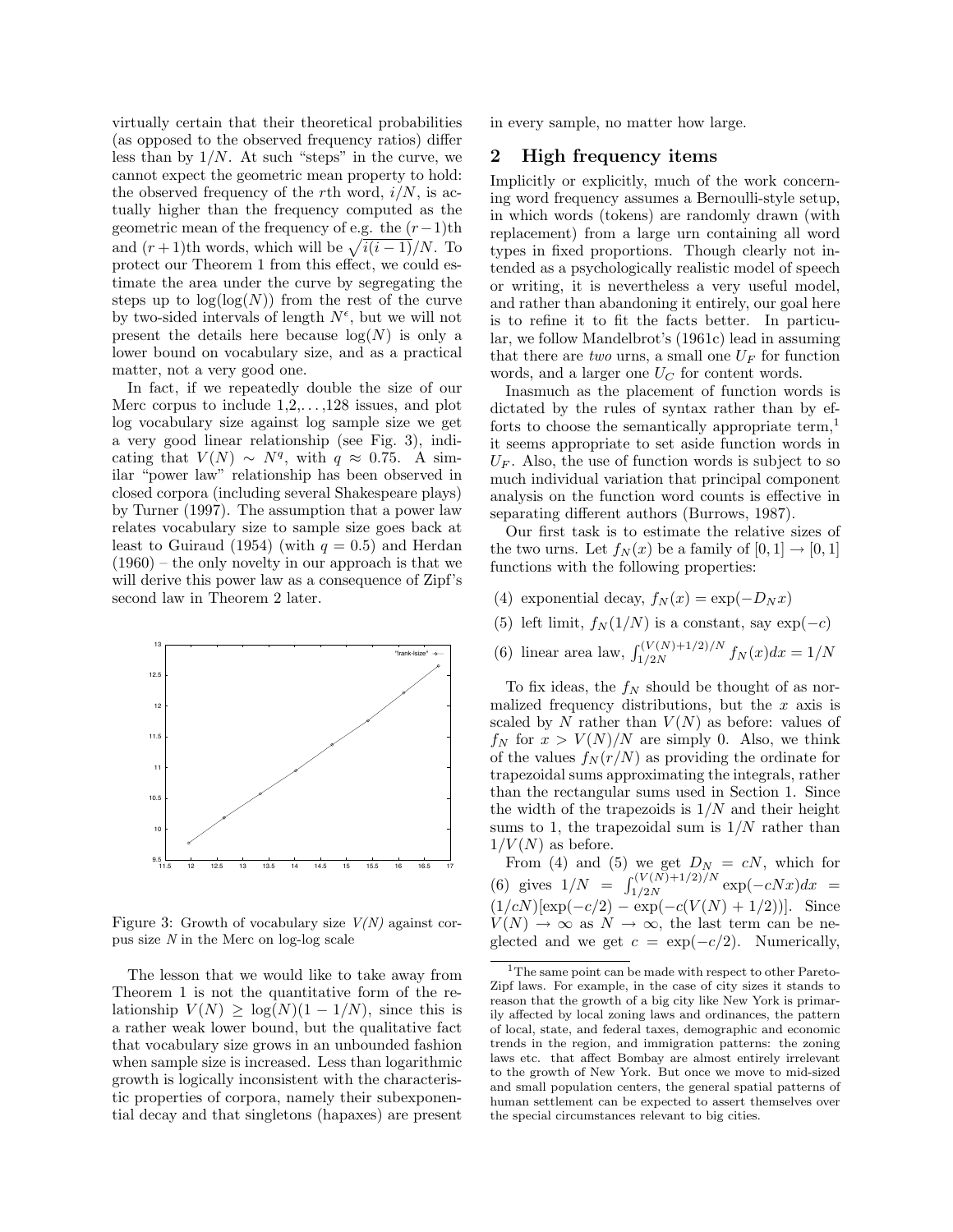this yields  $c = 0.7035$  meaning the frequency of the most frequent item is 49.4866%.

While our argument is clearly heuristic, it strongly suggests that nearly half of the tokens may come from function words i.e. the two urns are roughly the same size. An alternative to using two separate urns may be to tokenize every function word as an instance of a catchall 'functionword' type. The standard list in Vol 3 of Knuth (1971) contains 31 words said to cover 36% of English text, the 150 most frequent used in Unix covers approximately 40% of newspaper text, and to reach 49.5% coverage on the Merc we need less than 200 words. By grouping the appropriate number of function words together we can have the probability of the dominant type approximate 49.5%.

Because tokenization is from the statistical perspective arbitrary, but reorganization of the data in the tokenization step (using only finite resources) is often desirable, it should be emphasized that at the high end we cannot in general expect Zipf-like regularity, or any other regularity. For example, Fig. 1 completely fails to show the linear pattern predicted by Zipf's law, and because of the multiple inflection points, fitting other smooth curves is also problematic at the high end. The geometric mean property is also likely to fail for very high frequency items, but this does not affect our conclusions, since the proof can be carried through on  $U_C$  alone, either by segregating function words in  $U_F$  or by collecting them in a single functionword type that is added to  $U_C$ .

Since some function words like on are homographic to content words (e.g. in The cat is on the mat we see the locative meaning of on rather than the purely prepositional one as in go on 'continue') ideally  $U_C$  should also contain some function word homographs, albeit with different probabilities. It would require sophisticated sense disambiguation to reinterpret the frequency counts this way, and we make no further efforts in this direction here, but note that because of this phenomenon the use of two separate urns need not result in a perceptible break in the plots even if the functional wordsenses are governed by laws totally different from the laws governing the contentful wordsenses.

It will be evident from Table 1 below that in the Merc no such break is found, and as long as markup strings are lexed out just as punctuation, the same is true of most machine readable material. Several explanations have been put forth, including the notion that elements of a vocabulary "collaborate", but we believe that the smooth interpenetration of functional and contentful wordsenses, familiar to all practicing linguists and lexicographers, is sufficient to explain the phenomenon. Be it as it may, in the rest of this Section we assume the existence of some rank boundary  $k$ ,  $(30 < k < 200)$  such that all words in  $1 \leq r \leq k$  are function words and all words with  $r > k$  are content words. As we shall show shortly, the actual choice of  $k$  does not affect our argument in a material way.

We assume that the function words have a total probability mass  $P_k = \sum_{r=1}^k p_r (0.3 \le P_k \le 0.5)$ and that Zipf's law is really a statement about  $U_C$ . Normalizing for the unit square, now using  $V(N)$ as our normalizing factor, sample frequencies are  $f(x)(k/V(N) \leq x \leq 1)$ . The following properties will always hold:

- (7) right limit,  $f_N(1) = 1/N$
- (8) left limit,  $f_N(k/V(N))$  is a constant
- (9) area power law,  $\int_{k/V(N)}^1 f_N(x) dx = (1 P_k)/V(N)$

To this we can provisionally add Zipf's law,  $\log(f_N(xV(N))) = C_N - B_N \log(xV(N))$  or more directly

(10)  $f_N(xV(N)) = \exp(C_N - B_N \log(xV(N)))$ 

Condition (7) means  $f(1) = \exp(C_N) = 1/N$  therefore  $C_N = -\log(N)$ . The logarithmic change in  $C_N$ corresponds to the fact that as corpus size grows, unnormalized Zipf plots shift further to the right – notice that this is independent of any assumption about the rate of vocabulary growth. In fact, if we use Zipf's law as a premise, we can state that vocabulary grows with a power of corpus size as

Theorem 2. If corpora satisfy Zipf's law, grow such that assumptions (7-8) above hold, and  $B<sub>N</sub>$  tends to a fixed Zipf's constant B, vocabulary size  $V(N)$ must grow with  $N^q$ ,  $q = 1/B$ .

Proof. By (7) we have Zipf's law in the form  $f_N(x) = 1/Nx^{\hat{B}_N}$ . If  $f_N(k/\hat{V}(N))$  is to stay constant as N grows,  $N(k/V(N))^{B_N}$  must be constant. Since  $k$  (the number of function words) is assumed to be constant, we get  $\log(N)+B_N \log(k) B_N \log(V(N))$  constant, and as  $B_N$  converges to B,  $\log(N) \sim B \log(V(N))$ . Therefore,  $N = V(N)^B$ within a constant factor.

In our notation,  $q = 1/B$ , and as  $V(N) \leq N$ , we obtained as a side result that frequency distributions with  $B < 1$  are sampling artifacts in the sense that larger samples from the same population will, of necessity, have a B parameter  $\geq 1$ . Thus we find Mandelbrot (1961b) to be completely vindicated when he writes

[...] Zipf's values for B are grossly underestimated, as compared with values obtained when the first few most frequent words are disregarded. As a result, Zipf finds that the observed values of  $B$  are close to 1 or even less than 1, while we find that the values of B are not less than  $1$  [...] (p196)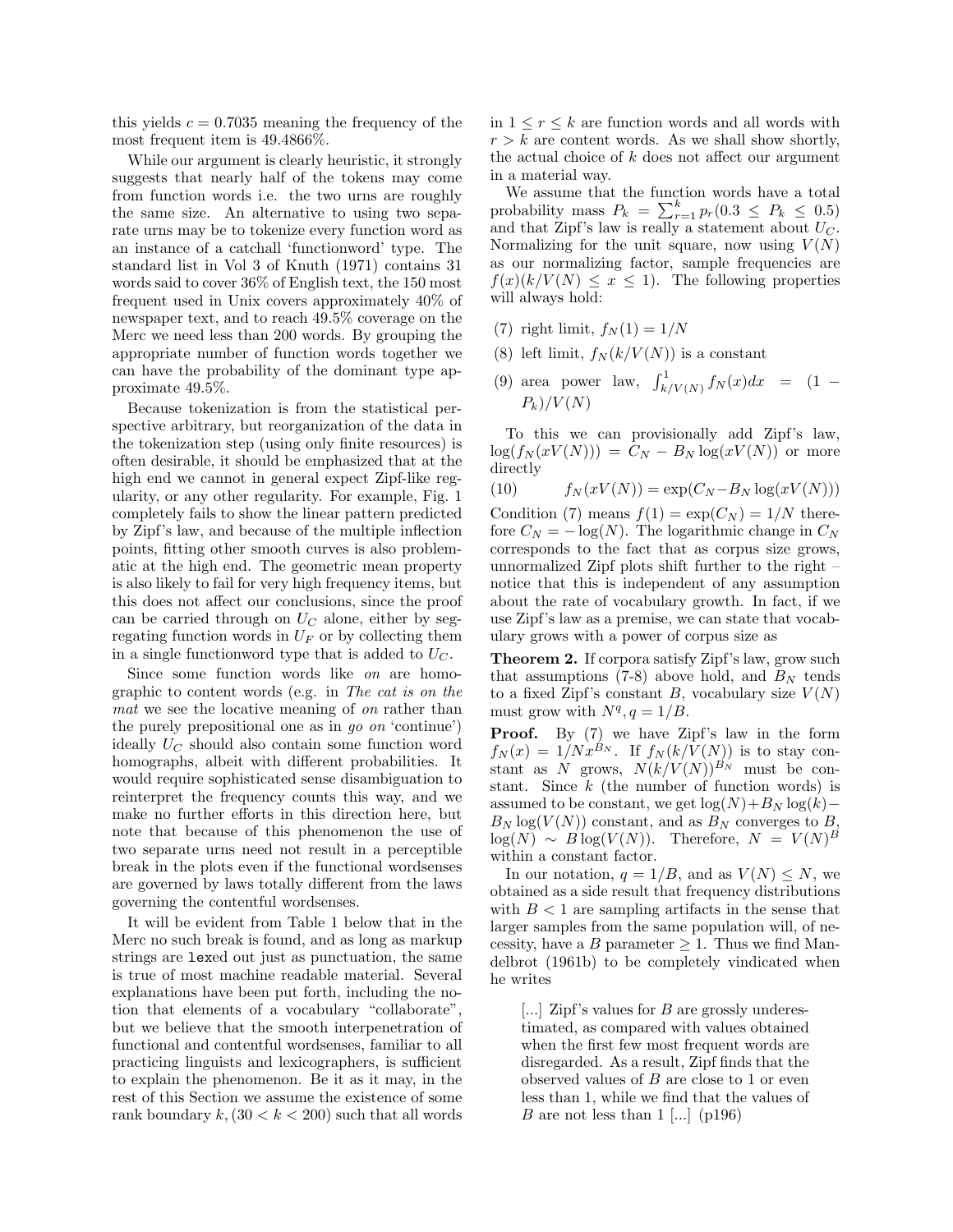We leave the special case  $B = 1$  for Section 3, and conclude our investigation of high frequency items with the following remark. Equation (9), what we called the "power law" for area under the curve, gives, for  $B > 1$ ,  $(1 - P_k)/N^q = \int_{k/N^q}^1 1/(Nx^B)dx =$  $[1 - (k/N<sup>q</sup>)<sup>1-B</sup>]/N(1 - B)$ . Differentiating with respect to  $k = xN^q$  gives  $\partial P_k/\partial k = k^{-B}$  meaning that at the boundary between content words and function words we expect  $p_k \sim 1/k^B$ . Looking at four function words in the Merc in the range where we would like to place the boundary, Table 1 summarizes the results.

| Word  | Rank | Frequency | В    |
|-------|------|-----------|------|
| be    | 30   | 0.0035    | 1.66 |
| had   | 75   | 0.0019    | 1.45 |
| other | 140  | 0.0012    | 1.36 |
| me    | 220  | 0.00051   | 141  |

Table 1:  $B = -\log(p_k)/log(k)$  (estimates)

Our goal here is not to compute  $B$  on the basis of estimated ranks and frequencies of a few function words, but rather to show that a smooth fit can be made at the function word boundary  $k$ . The proper procedure is to compute  $B$  on the basis of fitting the mid- (and possibly the low-) frequency data, and select a  $k$  such that the transition is smooth. As the chart shows, our normalization procedure is consistent with a wide range of choices for k.

### 3 Low frequency items

The fundamental empirical observation about low frequency items is also due to  $Zipf - it$  is sometimes referred to as his "second law" or the numberfrequency law. Let us denote the number of singletons in a sample by  $c_1$ , the number of types with exactly 2 tokens by  $c_2$  etc. Zipf's second low states that if we plot  $log(n)$  against  $log(c_n)$  we get a linear curve with slope close to  $-1/2$ . This is illustrated in Fig. 4 below:



Figure 4: Num-freq law on the Merc (10M words)

Some of the literature (e.g. the excellent web article by Landini (1997)) treats these as separate laws, but really the "second law",  $log(i) = H_N D_N \log(c_i)$ , is a straightforward consequence of the first, as Zipf already argued more heuristically.

Theorem 3. If a distribution obeys Zipf's first law with slope parameter  $B$  it will obey Zipf's second law with slope parameter  $D = B/(1 + B)$ .

Proof. Using the notation established above, for sample size N we have  $f_N(x) = 1/Nx^B$ , so the probability that an item is between  $i/N$  and  $(i + 1)/N$ if  $i \leq x^{-B} \leq i+1$ . Therefore we expect  $c_i =$  $V(N)(i^{-q} - (i+1)^{-q})$ . By Rolle's theorem, the second term is  $qy^{-q-1}$  for some  $i \leq y \leq i+1$ . Therefore,  $\log(c_i)/(q+1) = \log(V(N))/(q+1)$  –  $\log(q)/(q + 1) - \log(y)$ . Since  $\log(q)/(q + 1)$  is a small constant, and  $log(y)$  can differ from  $log(i)$ by no more than  $log(2)$ , rearranging the terms we get  $\log(i) = \log(V(N))/(q+1) - \log(c_i)/(q+1)$ . Since  $H_N = \log(V(N))/(1+q)$  tends to infinity, we can use it to absorb the constant term bounded by  $(q-1)/2 + \log(2)$ .

**Discussion.** The normalization term  $H_N$  is necessitated by the fact that "second law" plots would otherwise show the same drift as "first law" plots. Using this term we can state the second law in a much more useful format. Since  $\log(i) = \log(V(N))/(q+1)$  –  $log(c_i)/(q+1)$  plus some additive constant,

$$
c_i = V(N)/i^{q+1}
$$

times some multiplicative constant m. If we wish  $\sum_{i=1}^{\infty} c_i = V(N)$  to hold we must choose m to be  $1/\zeta(q+1)$ . Since this argument assumes Zipf's second law to extend well to high frequency items, the case for using  $m = 1/\zeta(q + 1)$  is not totally compelling, but it is reassuring to see that for  $B \ge 1$  we always find a bound constant  $(6/\pi^2 \text{ for } B = 1)$  that will make the distribution consistent.

Therefore we find Mandelbrot's (1961c) criticism of  $B = 1$  to be somewhat less compelling than the case he made against  $B < 1$ . Recall from the preceding that  $B$  is the reciprocal of the exponent  $q$ in the vocabulary growth formula  $V(N) = N<sup>q</sup>$ . If we choose a very "rich" corpus, e.g. a table of logarithms, virtually every word will be unique, and  $V(N)$  will grow faster than  $N^{1-\epsilon}$  for any  $\epsilon > 0$ , so B must be 1. The following example sheds some light on the matter.

**Example 2.** Let  $L = \{0, 1, \ldots, 9\}$  and our word tokens be the integers (in standard decimal notation). Further, let two tokens share the same type if their smallest prime factors are the same. Our size N corpus is constructed by  $N$  drawings from the exponential distribution that assigns frequency  $2^{-i}$  to the number  $i$ . It is easy to see that the token frequency will be  $1/(2^p - 1)$  for p prime, 0 otherwise.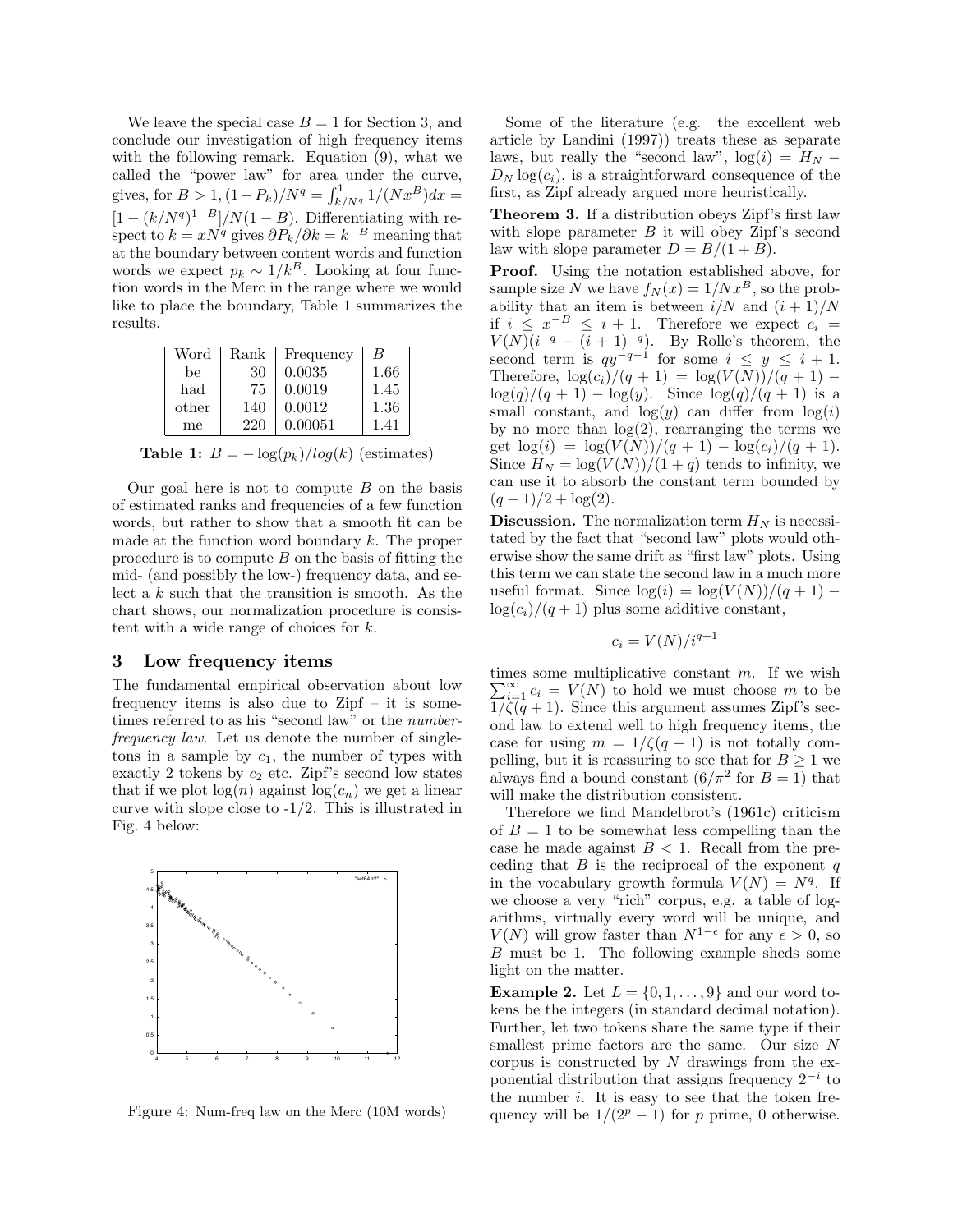Therefore, our corpora will not satisfy Zipf's law, since the rank of the *i*th prime is  $i$ , but from the prime number theorem  $p_i \sim i \log(i)$  and thus its log frequency  $\sim -i \log(i) \log(2)$ . However, the corpora will satisfy Zipf's second law, since, again from the prime number theorem,  $c_i = N/i^2(\log(N) - \log(i))$ and thus  $\log(V(N))/2 - \log(c_i)/2 = \log(N)/2 \log(\log(N))/2 - \log(N)/2 + \log(i) + \log(\log(N)$  $log(i)/2$  which is indeed  $log(i)$  within  $1/\log(N)$ .

Example 2 shows that Theorem 3 can not be reversed without additional conditions (such as  $B >$ 1). A purist might object that the definition of token/type relation is weird. However, it is just an artifact of the Arabic system of numerals that the smallest prime in a number is not evident: if we used the canonical form of numbers, everything after the first prime could simply be discarded as mere punctuation. More importantly, there are several standard families of distributions that can, when conditions are set up right, satisfy the second law but not the first one with any  $B > 1$ .

Yule (1922) and Simon (1955) explored variants of the beta distribution in this context. This is not the place to give a full appraisal of the Simon-Mandelbrot debate (Mandelbrot 1959 1961a 1961b, Simon 1960 1961a 1961b), but it seems clear to us that the use of such models can hardly be faulted on grounds of mathematical rigor. It can, however, be faulted on grounds of empirical validity. One example used in Simon (1955) and subsequent work is Joyce's Ulysses. The general claim of  $V(N) = \alpha N$ is made for *Ulysses* with  $\alpha \approx 0.115$ . However, instead of linear vocabulary growth, in Ulysses we find the same power law that we have seen in the Merc (cf. Fig. 3 above). To be sure, the exponent  $q$  is closer to 0.9, while in the Merc it was 0.75, but it is still very far from 1. Leaving out the two longest chapters Oxen of the Sun and Circe we are left with roughly two-thirds of Ulysses, yielding an estimate of  $\alpha = 0.111$  or  $q = 0.822$ . Applying these to the two chapters left out, which have 96268 words total, we can compute the number of different words based on  $\alpha N$ , which yields 10723, or based on  $N<sup>q</sup>$ , which yields 12422. The actual number of words used in these two chapters is 13448, so the error of the power law estimate is 8.5% versus the 25.5% error of the linear estimate.

Tweedie and Baayen (1998) survey a range of formulas relating  $V(N)$  to N, and identify our q as Herdan's C. If we are satisfied with Zipf's Law at least as a first approximation to the empirically observable frequency distribution, clearly  $C = q = 1/B$ , where  $B > 1$  is the Zipfian parameter. In light of our results so far, type token ratio must tend to zero since  $V(N)/N \sim N^{q-1}$  and  $q = 1/B < 1$ . Guiraud's R will tend to zero or infinity if  $B < 2$  or  $B > 2$  respectively. Dugast's and Rubet's k, defined

by Tweedie and Baayen as  $\log(V(N))/\log(\log(N)),$ must tend to infinity. From the second law, the ratio of hapax legomena to vocabulary size  $c_1/V(N)$  is a constant  $m$ , the ratio of dis legomena to vocabulary size is a different constant  $c_2/V(N) = m/2^{q+1}$ , and in general  $c_i/V(N)$  is  $m/i^{q+1}$ . On the whole we expect better estimates of  $m$  from dis legomena than from hapaxes, since the latter serve as a grab-bag for typos, large numerals, and other marginal phenomena. In light of these simple asymptotic considerations it comes as no surprise that most of the "lexical richness" measures discussed by Tweedie and Baayen are not constant. From the Zipfian vantage point it is also clear that Yule's  $K$ , which is essentially  $\sum_{i=1}^{\infty} p_i^2$ , entropy, given by  $\sum_{i=1}^{\infty} -p_i \log(p_i)$ , and indeed all of Good's (1953) spectral measures with  $Bt > 1$  are converging to constant values, as sample size increases without bounds.

Our results therefore cast those of Tweedie and Baayen in a slightly different light: some of the measures they investigate are truly useless (divergent or converging to the same constant independent of the Zipfian parameter  $B$ ) while others are at least in principle useful, though in practice estimating them from small samples may be highly problematic. In many cases, the relationship between a purely Zipfian distribution with parameter B and a proposed measure of lexical richness such as K is given by a rather complex analytic relation (in this case,  $K = \zeta(2B)/\zeta(B)$  and even this relation can be completely obscured if effects of the high-frequency function words are not controlled carefully. This important methodological point, made very explicitly in Mandelbrot's early work, is worth reiterating, especially as there are still a large number of papers (see Naranan and Balasubrahmanyan (1993) for a recent example) which treat the closed and the open vocabulary cases as analogous.

Finally, let us consider another class of distributions that has considerable support in the literature, the lognormal family (see e.g. Carroll 1967). Here the problem is in the opposite direction: while the beta distribution assumes there to be too many different words, lognormal would require there to be too few. Theorem 1 proves that under reasonably broad conditions  $V(N) \rightarrow \infty$ , meaning that the average frequency,  $1/V(N)$ , will tend to zero as sample size increases. But if average frequency tends to zero, average log frequency will diverge. In fact, using Zipf's second law we can estimate it to be  $-\log(N)$  within an additive constant R. As a simple "left limit" argument shows, the variance of log frequencies also diverges with  $\sqrt{B\log(N)/2}$ . To see this, we need to first estimate  $f'_{N}(k/V(N))$ , because the functional equation for lognormal distribution,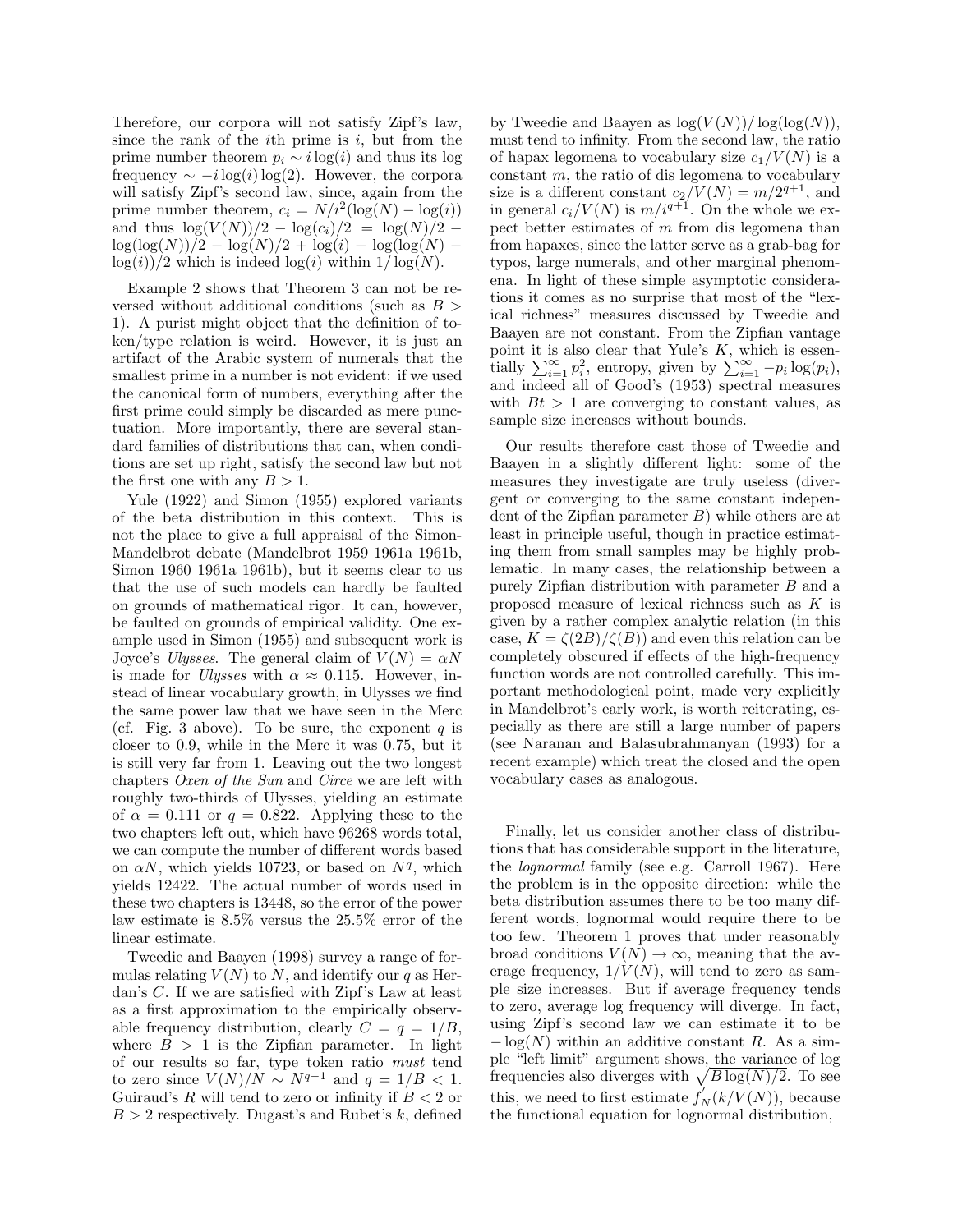$$
f_N^2(x) = \frac{-f'_N(x)}{\sqrt{2\pi}} \exp\left(\frac{-1}{2} \frac{(\log(f_N(x)) - \mu_N)^2}{\sigma_N^2}\right)
$$

contains this term. Using the difference quotient we obtain  $p_{k+1} - p_k/V(N)$ , and we have  $V(N) = N<sup>q</sup>$ for some constant  $q < 1$ . By Zipf's law  $log(f_N(x)) =$  $-\log(N) - B \log(x)$ . Using (8) we get that

$$
\frac{1/V(N)}{\sqrt{2\pi}}\exp(\frac{-1}{2}\frac{(-Bq\log(N))^2}{\sigma_N^2})
$$

is constant, which can hold only if  $q \log(N)$  =  $(1/2) \log(N)^2 / \sigma_N^2$  i.e if  $(B/2) \log(N) = \sigma_N^2$ . In other words, the lognormal hypothesis does not lead to a stable limiting distribution: the means drift down with  $\log(1/N)$  and, more importantly, the variances open up with  $\sqrt{\log(N)}$ . Another way of putting our result is that a lognormal that fits the Zipfian midrange  $N^{\epsilon} < i < N^{\bar{q}-\epsilon}$  well can never fit the low range well, if the latter satisfies Zipf's second law.

### 4 Summary and conclusions

In this paper we inspected Zipf's law separately for the high-, mid-, and low-frequency ranges. For the high-frequency range we proposed that a separate urn, containing only a few dozen to a few hundred function words, be used, and argued that this urn will contain somewhere between 30% and 50% of the total probability mass.

For the mid- and low-frequency range we noted the following subgeometric mean property: for ranks r and s, the observed frequency  $f(\frac{r+s}{2})$  is less than the geometric mean of  $f(r)$  and  $f(\overline{s})$ . Using this property and a simple normalization technique we proved in Theorem 1 that vocabulary size  $V(N)$ tends to infinity as  $N \to \infty$ .

It is in the middle range that Zipf's law appears strongest, and here estimates of the Zipf constant B clearly give  $B > 1$  which corresponds, as we have shown in Theorem 2, to a vocabulary growth rate  $V(N) = N^{\frac{1}{B}}$ . We could use this theorem to give a simple proof that a mixture of Zipfian distributions with constants  $B_1, B_2, \ldots B_t$  will always be dominated by the smallest  $B_i$ , independent of the size of the mixture weights.

Because distributions that satisfy Zipf's first law in the the mid- and the low-frequency range will also satisfy "Zipf's second law" in the low-frequency range (Theorem 3), there seems to be no compelling need for a separate urn in the low frequency range, and we have not endeavored to introduce one, particularly as the  $B$  of this urn, were it lower than the  $B$ of the mid-frequency urn, would dominate the whole distribution for large N.

Altogether, there appears to be considerable empirical support for the classical Zipfian distribution with  $B > 1$ , both in the Merc and in standard closed corpora such as Ulysses. There seems to be no way, empirical or theoretical, to avoid the conclusion that vocabulary size grows with a power  $q < 1$  of N, and competing hypotheses, in particular the lognormal, are not well suited for characterizing distributions that satisfy this power law.

## Acknowledgement

The author would like to thank Gabriel Landini and David M.W. Powers for valuable suggestions and discussion of earlier drafts of this paper.

#### References

- J.F Burrows. 1987. Word patterns and story shapes: The statistical analysis of narrative style. Literary and Linguistic Computing, 2:61–70.
- John B. Carroll. 1967. On sampling from a lognormal model of word-frequency distribution. In H. Kucera and W.N. Francis, editors, Computational Analysis of Present-Day American English, pages 406–424. Brown University Press, Providence, RI.
- Harald Cramér. 1955. The elements of probability theory. John Wiley & Sons, New York.
- J.R. Estoup. 1916. Gammes Stenographiques. Institut Stenographique de France, Paris.
- I.J. Good. 1953. The population frequencies of species and the estimation of population parameters. Biometrika, 40:237–264.
- H. Guiraud. 1954. Les charactères statistiques du vocabulaire. Presses Universitaires de France.
- Gustav Herdan. 1960. Type-Token Mathematics. Mouton.
- Donald E. Knuth. 1971. The Art of Computer Programming. Addison-Wesley.
- Gabriel Landini. 1997. Zipf's laws in the Voynich Manuscript. http://web.bham.ac.uk /G.Landini/evmt/zipf.htm.
- Benoit Mandelbrot. 1959. A note on a class of skew distribution functions. analysis and critique of a paper by H.A. Simon. Information and Control, 2:90–99.
- Benoit Mandelbrot. 1961a. Final note on a class of skew distribution functions: analysis and critique of a model due to Herbert A. Simon. Information and Control, 4:198–216.
- Benoit Mandelbrot. 1961b. On the thory of word frequencies and on related markovian models of discourse. In Roman Jakobson, editor, Structure of language and its mathematical aspects, pages 190–219. American Mathematical Society.
- Benoit Mandelbrot. 1961c. Post scriptum to 'final note'. Information and Control, 4:300–304.
- S. Naranan and V.K. Balasubrahmanyan. 1993. Information theoretic model for frequency distribution of words and speech sounds (phonemes) in